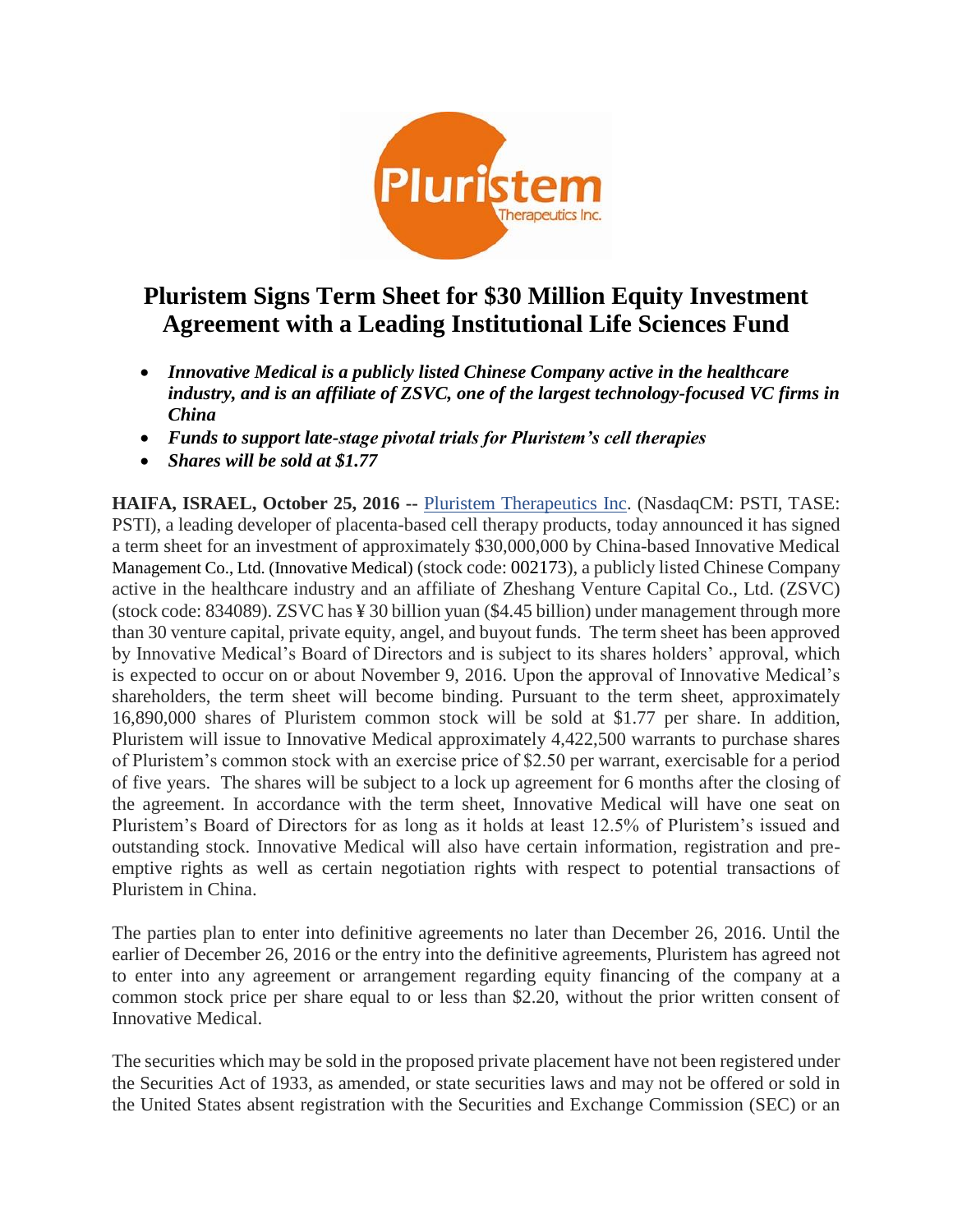applicable exemption from such registration requirements. Pursuant to the term sheet, Pluristem has agreed to file a registration statement with the SEC registering the resale of the shares of common stock purchased in the private placement and the shares of common stock underlying the warrants.

This press release does not constitute an offer to sell or a solicitation of an offer to buy Pluristem's securities and shall not constitute an offer, solicitation or sale of any securities in any jurisdiction in which such offer, solicitation or sale would be unlawful.

## **About Innovative Medical Co. and ZSVC**

Innovative Medical Management Co., Ltd (stock code: 002173) was founded in September 2003. The company completed an IPO and listed on the Shenzhen Stock Exchange on 25th September, 2007. Its main business is a combination of healthcare service, hospital management, scientific research, and pearl culture and design. Innovative Medical owns 3 major hospitals in China: Qiqihar Jianhua Hospital, Zhejiang Haining Kanghua Hospital and Jiangsu Futian Rehabilitation Hospital. These hospitals have more than 2,100 professional staff and 2,300 clinical beds.

ZSVC is one of the most active venture capital firms in China. Company executives have extensive industrial and managerial experience, as well as a deep understanding of private equity investments. A leading investment management firm in China, Zheshang Venture Capital (ZSVC) was founded in November 2007, and is headquartered in Hangzhou, with offices in Beijing, Shanghai, Shenzhen, Shenyang and San Francisco. In November 2015, ZSVC became a publicly listed company in China (stock code: 834089).

### **About Pluristem Therapeutics**

Pluristem Therapeutics Inc. is a leading developer of placenta-based cell therapy products. The Company has reported robust clinical trial data in multiple indications for its patented PLX (PLacental eXpanded) cells and is entering late-stage trials in several indications. The cell products release a range of therapeutic proteins in response to inflammation, ischemia, hematological disorders, and radiation damage. PLX cell products are grown using the Company's proprietary three-dimensional expansion technology. They are off-the-shelf, requiring no tissue matching prior to administration.

Pluristem has a strong intellectual property position; Company-owned and operated, GMPcertified manufacturing and research facilities; strategic relationships with major research institutions; and a seasoned management team.

### **Safe Harbor Statement**

This press release contains express or implied forward-looking statements within the Private Securities Litigation Reform Act of 1995 and other U.S. Federal securities laws. These forwardlooking statements include, but are not limited to those statements regarding Pluristem's proposed